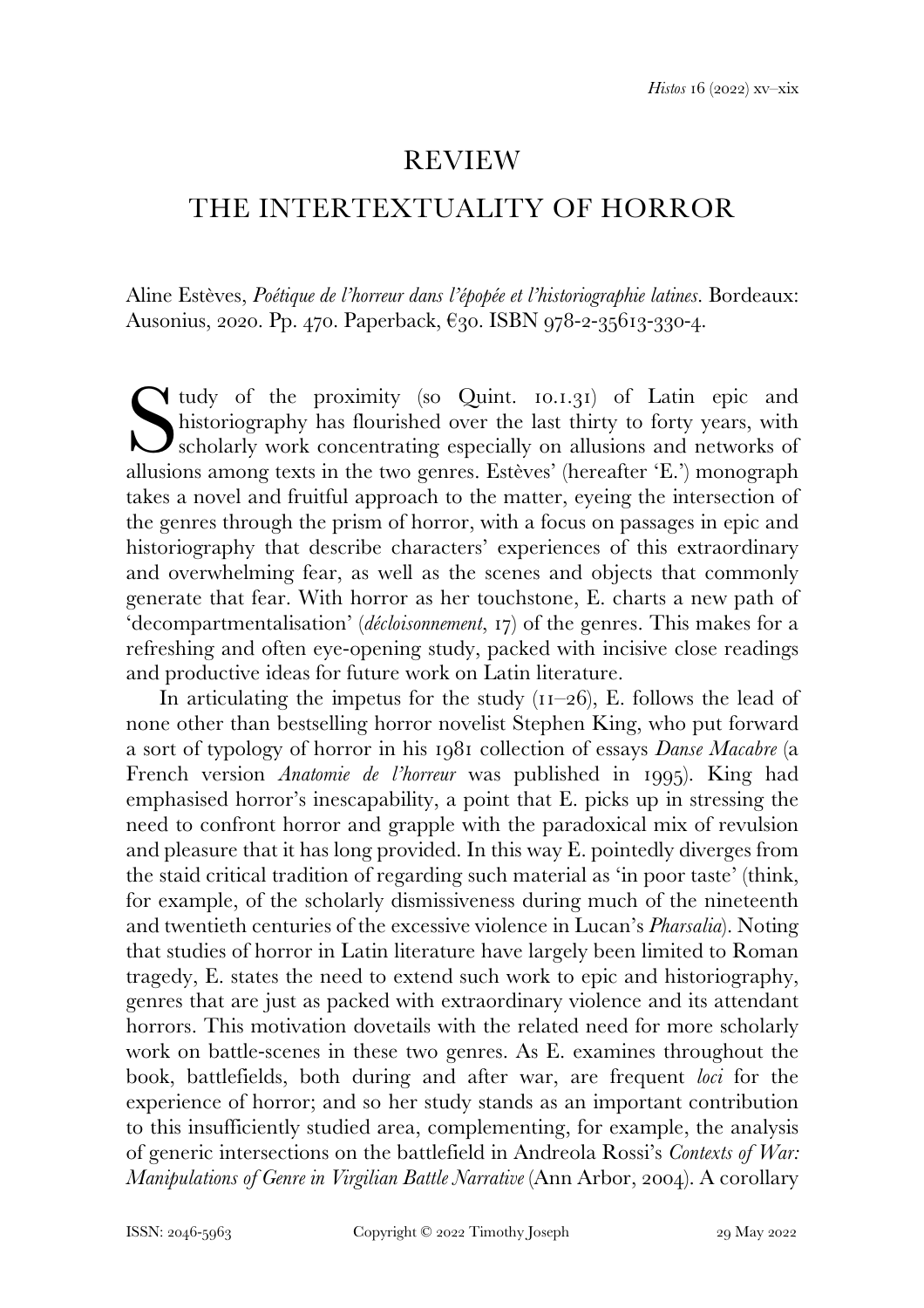## xvi *Timothy Joseph*

objective that E. introduces early on and then revisits especially towards the end of the book is the aim to raise the axiological/ethical concerns and 'questions of conscience' (439) that arise from the study of horror in Latin epic and historiography.

 E. examines images of horror in historical works by four different authors (Caesar, *Bellum Gallicum* and *Bellum Civile*; Sallust, *Bellum Iugurthinum* and *Bellum Catilinae*; Livy, Books 21–30 of *Ab Urbe Condita*; and Tacitus, *Agricola*, *Germania*, *Historiae*, and *Annales*) and in epics by four different poets (Virgil's *Aeneid*, Lucan's *Pharsalia*, Statius's *Thebaid*, and Silius Italicus's *Punica*). The choice allows E. to look diachronically across a period of about 150 years and to track developments in the uses of horror both within and across the genres, and also to read each work within the context of the violent Roman civil wars and societal upheaval of that period. Scholars of historiography will be especially pleased to find so many careful and novel readings of battle-scenes in Caesar and Livy that have been largely overlooked; one must jump around a bit for these analyses, though E.'s *index locorum* is helpful here.

The study advances in four hefty chapters. Chapter  $I(29-115)$  grounds the work in consideration of ancient discussions of fear and detailed lexical analysis of Latin diction for 'fear' in the works under consideration. Building on the analyses by Jean-François Thomas, E. concludes that *horrere* and its family of words mark a more extraordinary, more overwhelming, and more unsustainable fear than the families of *formido*, *pauere*, and *terrere* (the consideration at 86–7 of Tacitus's use of a range of different words for 'fear' in *Hist*. 1.50 is instructive). A compelling argument E. pursues is that *horror*, uniquely, is immanent in the object causing the fear and thus irreversible and long-lasting—even eternal—in its effects on the subject experiencing that object (103–4; to this end, see also the important parsing at 21 of *horror* as denoting both the subject's trembling and fear and, by metonymy, the object of that fear). A highlight here is E's reading of the family of *horrere* in Ennius: for example, at *Ann*. 248 Skutsch (*spernitur orator bonus, horridus miles amatur*) the adjective *horridus* marks the work of the soldier as *inherently* and thus irreversibly a cause for trembling and fear (102–3; see also the wonderful reading at 104 and 110 of Aeneas's horror (*horret, Aen*. 2.12) at describing his experiences in Troy as reflective of the enduring dread that he carries with him). E.'s reading of Ennius as foundational is fitting, given the broader point in this chapter that the family of *horrere*, while always used to mark something out of the ordinary, is much more 'at home' in epic than in historiography (the table on 68 is helpful). Though this is generally the case, E.'s diachronic approach reveals that the usage in historiography is not static. Caesar and Sallust use the family of words very sparingly, a fact that gives each appearance a conspicuousness and consequent potency (see, e.g., the description of Britons at *BG* 5.14.2 as *horridiores*, a passage E. visits often). In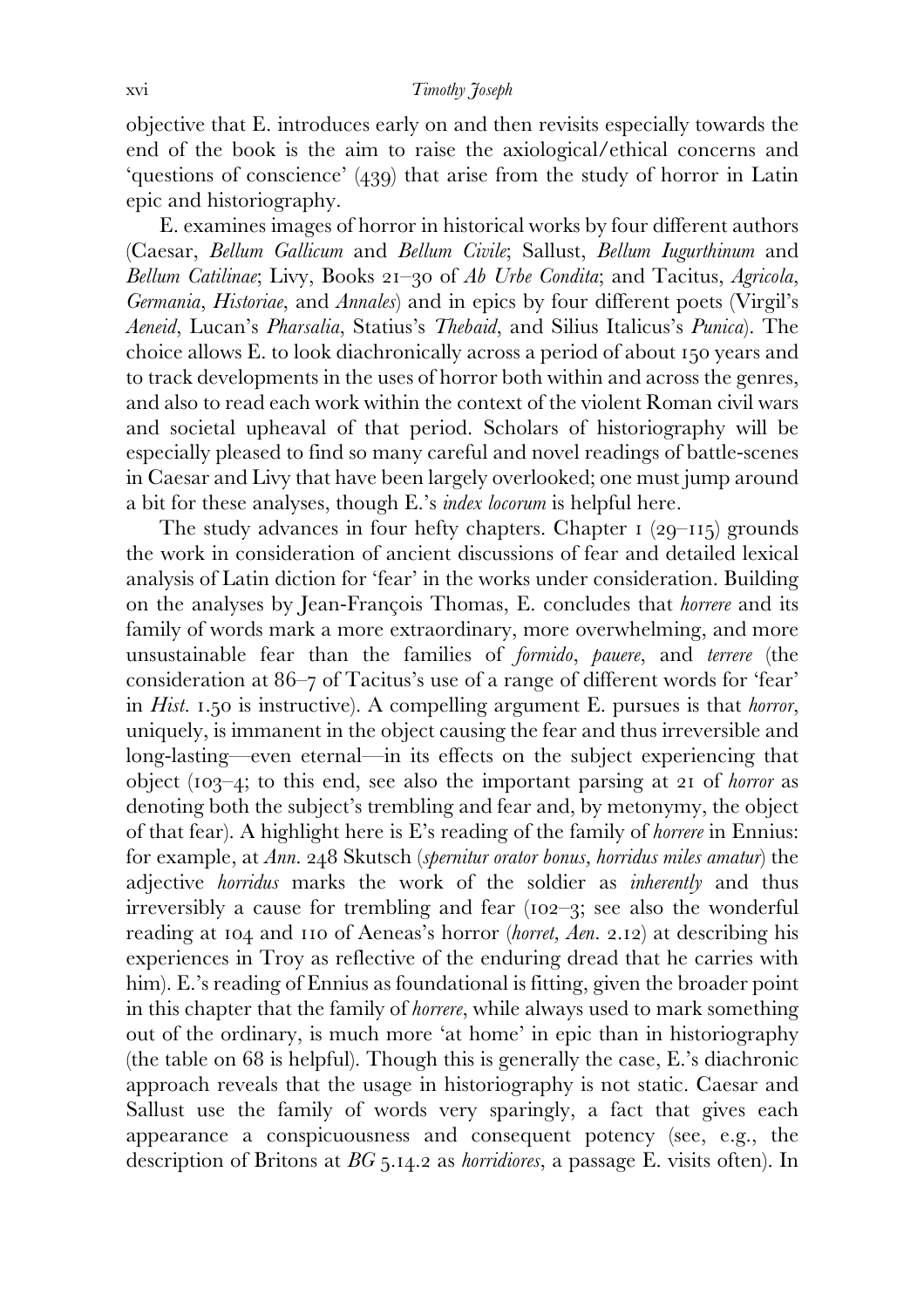*AUC* 21–30 Livy incorporates the language of *horror* more frequently than Caesar and Sallust, a trend that E. reads as reflective of Livy's leading contribution to the *décloisonnement* of the two genres (70–1; see too 114 and 245– 8). Tacitus' embrace of the family of *horrere* then matches that of Livy (86–90; see too 248–9 and 257–8 on the ways in which the horrible in Tacitus surpasses what Livy had done).

 From the lexical level covered in Chapter 1, E. moves in Chapter 2 (119– 202) to consider *phantasiae* or 'visions' of horror found in the two genres, with a focus on passages depicting the *loci horrendi* of forests, mountains, caves, and the Underworld, as well as the accompanying motifs of darkness, excess, and ugliness. In these common haunts, their qualities, and characters' emotional responses to them, E. locates a 'certain intertextuality' (133) between epic and historiography, with the proviso that such *phantasiae* are much more common in epic. A consequence of this disparity is again that the passages in historiography stand out all the more, and especially effective here is E.'s treatment (at 181–5) of the Carthaginians' approach of the Alps at Livy 21.29– 32. Livy describes the challenge of crossing these mountains as 'by reputation, a horrible thing' (*rem fama* … *horrendam*, 21.29.7), suggesting that the horror of the Alps—and horror generally—is made more astounding and more terrifying by what is said and written about it. This reading of the interplay between *horror* and *fama* (which could also be well applied to the appearance of *fama* at Tacitus, *Hist*. 1.41.3, a passage whose excessive violence E. addresses at several points) speaks to the author's *personal* involvement in the crafting of any *locus* of horror, an issue that E. addresses at the end of this chapter (201–2) and in the following two chapters.

 The final two chapters expand beyond the lexical and thematic elements of horror to look at the rhetorical methods that authors put to use in crafting the horrible (Chapter 3, 205–303) and then at the ways of reading that may have contributed to the experience of horror (Chapter 4, 307–432). In this way these chapters—which draw on theoretical writing especially by Cicero, the author of the *Rhetorica ad Herennium*, and Quintilian—push the study past its focus on horror towards more of an exercise in applied ancient literary theory. What results is at times unwieldly but nonetheless rewarding in a variety of ways. Across Chapter 3 E. examines the conveyance of horror through the methods of *emphasis* (the suggestion of more than what is stated, 219–33), *evidentia* (visual depiction through detail, 235–68), and *tumor* (excessive demonstration, 'swelling' beyond conventional decorum, 269–99). And so, E. artfully argues, horror operates like Medusa: it requires readers to divert their eyes (*emphasis*), or fixes their gaze (*evidentia*), or paralyses them so that the act of horror lives on eternally (*tumor*). A conclusion of this chapter is that Lucan and Tacitus (the former to a degree far beyond the latter) represent the highpoints in the depiction of the abnormal and the excessively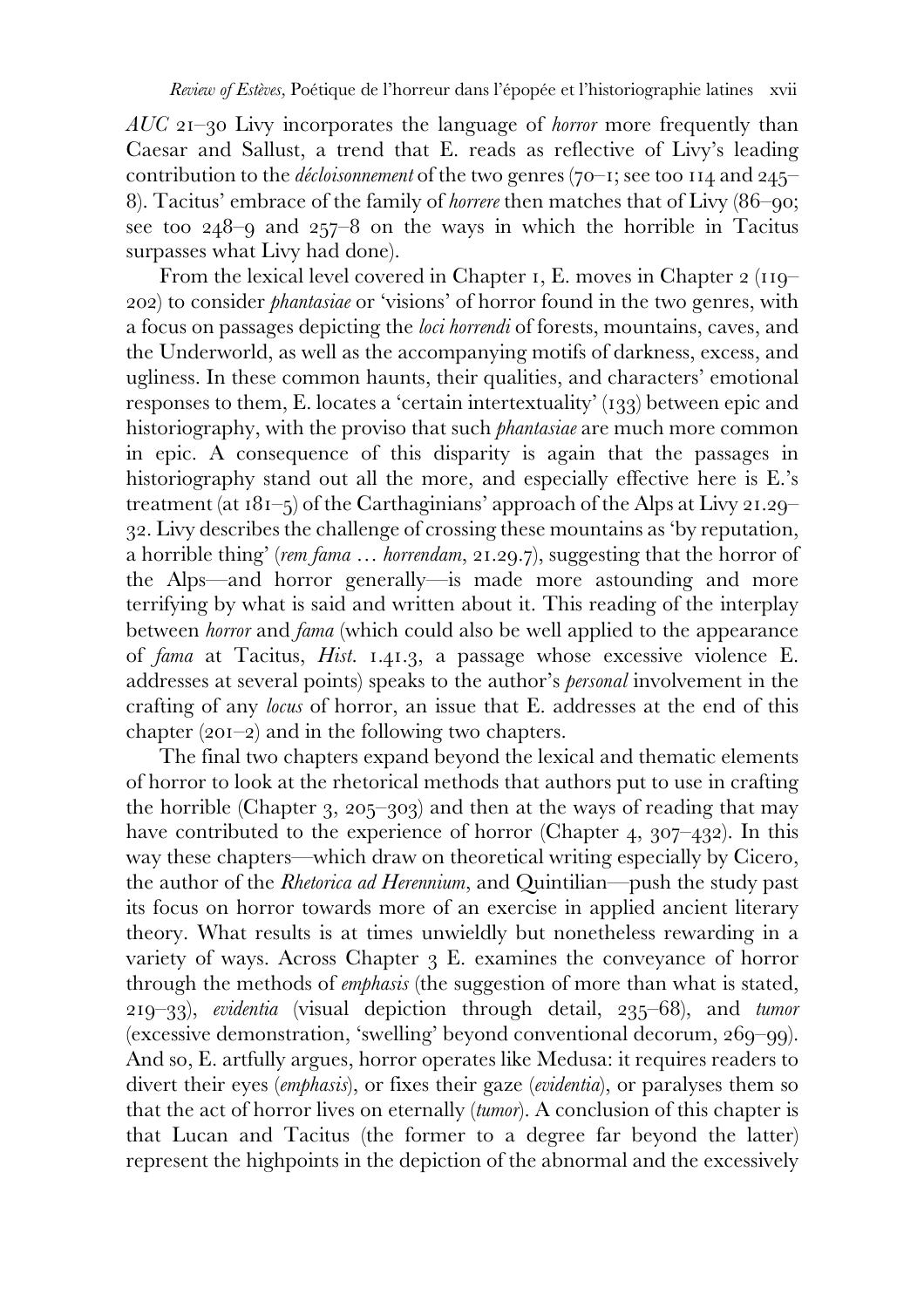macabre in their respective genres (302–3); and again we observe in historiography the diachronic movement towards a greater influx of the horrible.

The fundamental argument of Chapter  $\ddot{a}$  is that scenes of horror, though terrifying and often repulsive, can lead the reader to both pleasure (explored at 313–67) and utility or benefit (369–96). Here again we are moving well beyond the particular case of horror—ancient sources discuss these as the aims of all literature. As a result E.'s discussion of the pleasure readers may draw from identifying authors' *aemulatio* broadly conceived (the artistic rivalry with not just other literature but also the plastic arts, nature, and the theatre) points towards wonderful new directions for the study of intertextuality. I note, for example, E.'s discussion of Lucan's portrait of Cato (with its 'horrific head of hair', *Ph.* 2.372–3) alongside similarly arresting Roman busts (338–9) and Statius' frightening Sphinx (*Theb*. 2.505–15) in conversation with the famed sculpture (340–3). In her discussion of the utility that may come from encounters with the horrible, E. stresses its capacity to generate both awe and admiration (*horror ad venerationem*) and disgust (*horror ad odium*), and frequently both at once, a point that ties in with the book's earlier emphasis on horror as boundary-crossing and transgressive, something that both repels and allures. Given this fundamental insight, it is surprising to encounter some simplifications of characterisation in epic, such as the reading of the *horror* at Aeneas as inherently one of admiration and reflective of a pro-Augustan position from Virgil (see especially 314, 371, 375, and 380–2; E. addresses Virgil's heroes with more nuance at 384–5). The reading of the historians' uses of *horror ad odium* and a variegated language of slaughter to mark enemies of Rome as 'barbaric' (413–30) is thorough and persuasive.

 By closing the final chapter with a focus on the *utilitas* that scenes of horror may offer, E. gives pride of place to the study's ethical considerations. A conclusion she reaches is that explorations of horror serve to shock and 'shake the conscience' (429) of the reader (she notes, e.g., the brutal exposition of war's horrors at Sallust, *Jug*. 99 and 101), thus serving as counterpoint to the celebration of violent (and horrible) successes found in both genres (430). In her conclusion (435–42) E. returns to her key point about the 'capacity for generic mutation' (440), with historiography over time taking on more and more elements of the horror that had been present in epic all along. She also emphasises the importance of the Roman historical context as a shared backdrop for these authors and shared inspiration for their material, with the civil wars of 49–48 BCE and 69 CE looming particularly large for the imaginary of horror. The events of history also offer a sort of intertext—ripe for not just mimesis but emulation by and among poets and historians (cf. Cynthia Damon, '*Déjà vu* or *déjà lu*? History as Intertext', *PLLS* 14 (2010) 375– 88). This is a fitting final note in a study that not only leads us to confront the